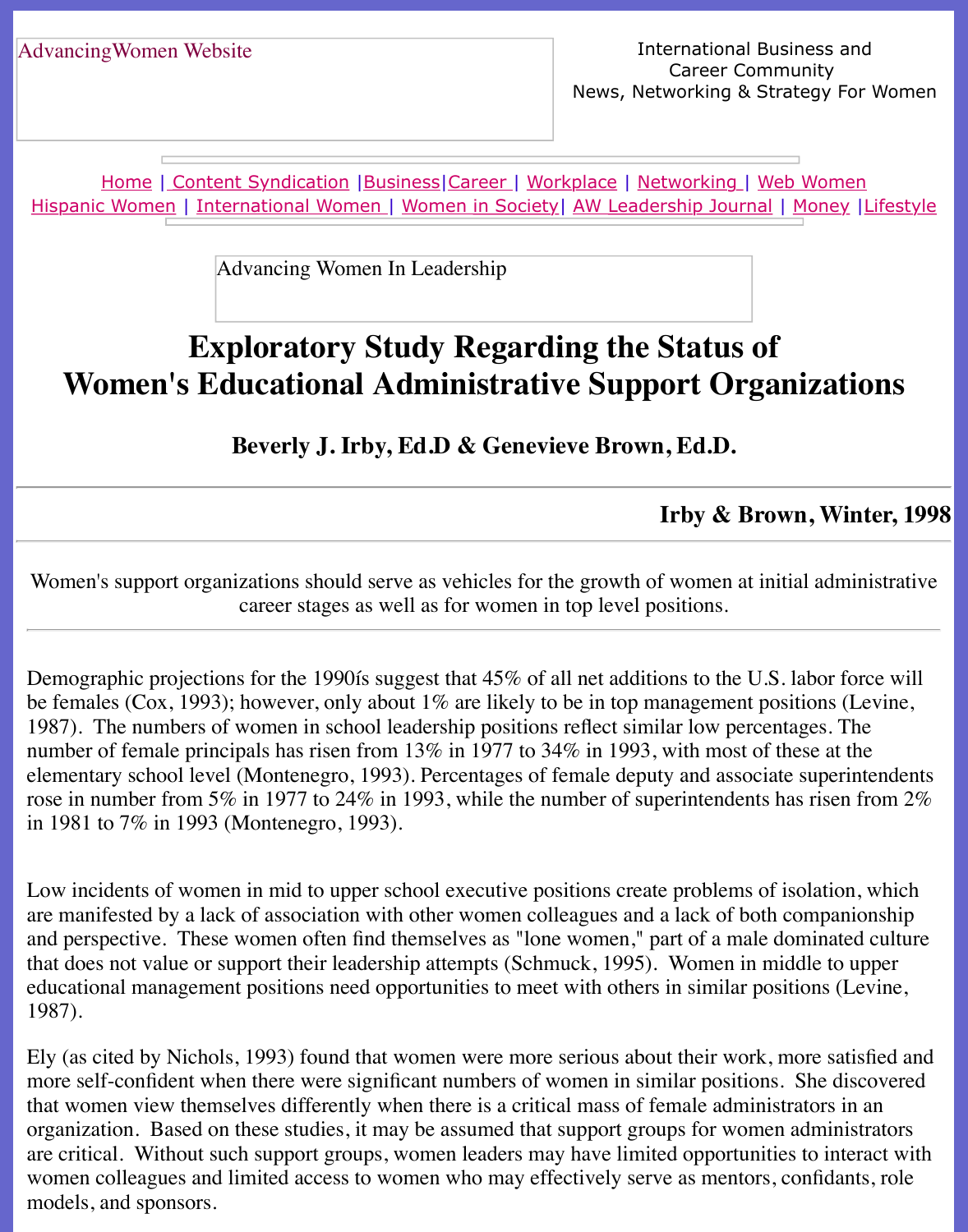Brown and Merchant (1993) cited four related barriers for women seeking administrative positions: "(1) absence of role models for women, (2) lack of support and encouragement from others, (3) lack of sponsorship within and without the organization, and (4) lack of a supportive network" (p. 88). Brown and Irby (1995) reported findings of research collected over three consecutive years from aspiring or new women administrators enrolled in a "Women in Leadership" course; the findings were that these women exhibited lack of self-confidence and expressed naive perceptions regarding career advancement and networking. Interestingly, Brown and Merchant (1993) identified three components of successful support systems for women: networking, mentoring, and learning from the experiences of others (Brown and Merchant, 1993). If support systems inclusive of these components were available, then it might be possible for women new to the educational administrative ranks to enhance their feelings of selfconfidence, their awareness of career advancement techniques and their skills in networking. Of course, it is assumed that women would gravitate toward support organizations which would supply those components.

The purpose of this paper is to (a) discuss the need for and the future of women's educational administrative support organizations, (b) report our study on the national status of such support groups, and (c) share activities determined to be central to supporting women administrators.

#### **Need for Women's Support Organizations from An Emotional Perspective**

The issues of care, connectedness, relationships, support, and self-esteem all point to a need for support organizations. Women are socialized to care for others throughout their lives; with this connectedness an integral aspect of a womanís identity development (Gilligan, 1977), women come to know themselves primarily through their relationships with others (Gilligan, 1982; Hancock, 1981). Levine (1987) proposed that women in middle management spend a great deal of time supporting others, but rarely think about taking care of themselves. Furthermore, Yahne and Long (1988), in a counseling study on womenís self-esteem issues, suggested that women struggle with a wide range of self-esteem related issues. Even achieving women with professional accomplishments have been shown to experience the "impostor phenomenon". This experience is described as attributing success to factors other than oneís own abilities and include the fear of being discovered as a phony (Clance & Imes, 1978). The issues of care, connectedness, relationships, support, and self-esteem all point to a need for support. These studies, combined with the idea that one's social identity is derived from membership in various groups (Ashforth & Mael, 1989), including those that are work related, provide evidence of the need for a structured support group for women.

Women who participated in a counseling support group designed to address women's issues showed a significant increase in self-regard (Yahne & Long, 1988). Levine (1987) investigated the relationship of a small, informal peer support group, of which she was a member, made up of professional women educators at similar levels of management from different organizational contexts and found that they offered an array of benefits. She listed some of these benefits as: "(1) discovering a new way of looking at a problem, (2) benefiting from one anotherís failures or successes, (3) willingness to serve as resources to help one another form new professional relationships, (4) the importance of professional contacts to offer and receive support, and (5) meeting other dynamic women educators in a wide range of management positions." Levine noted that taking care of our own needs releases a hidden store of energy for both home and work. She further proposed that a small peer support group for women in middle management positions is an important idea that can make an enormous difference. The group serves as a "mechanism for broadening perspectives, generating alternative solutions to managerial problems, and enhancing professional and personal esteem" (p.75).

According to Stamler, Christiansen, Payne, Staley, and Johnson (1988), the University Counseling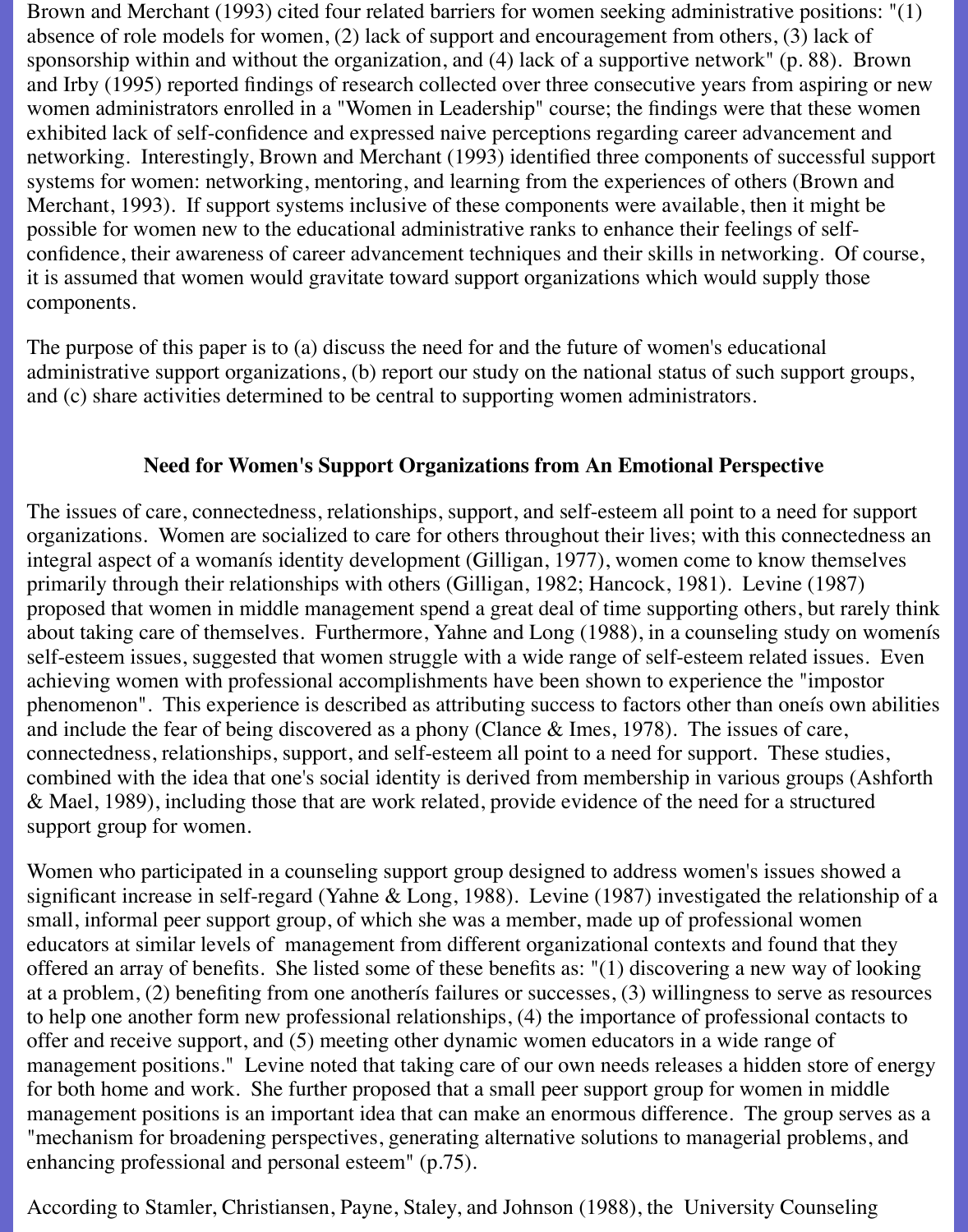Service of the University of Iowa developed an idea for a group of professional staff women that combines both professional research activities and support functions. This combination was determined to be very successful because it provided personal support for multiple-role women while enhancing their professional growth through the production of scholarly works. In view of these reports, it would appear that womenís support groups designed to meet the needs of women in educational leadership are needed.

#### **Need for Women's Support Organizations from a Gendered Perspective**

Why do women need support specifically from other women, as opposed to simply belonging to a mixed gendered administrators' support group? Jackson, Stone, and Alvarez (1992) noted that women are more likely to categorize themselves using their gender when the audience is mostly male. Under these conditions, womenís social identities become the most salient aspects of their self-systems, which in turn blurs their individuality (Gardner, Van Eck Peluchette, & Clinebell, 1994). Grogan (1996) discussed these issues in a more philosophical way. She points out that the control of knowledge in various fields rest with the authority societies offer to professional organizations, academic disciplines, or various institutions, and that there is constant conflict emanating from those sources of knowledge in a structuring way. She further suggests that what ensues is alliances between groups and supporting arguments that always force those who differ to be moved to the side. Those differences further isolate the less powerful and provide the dominant groups more strength that perpetuates societal rules and regulations. Women's different experiences often bring them into conflict with the dominant establishment and, having less power, they are often compelled to conform to the hegemonic view.

Men learn the rules and cultural expectations society has for them at an early age. The value of competition is acquired in team sports where they learn to win at all costs, to play with pain, to compete ruthlessly, and to be loyal to their teams. Women, on the other hand, learn to share, to show compassion, and to be nurturing. Therefore, it is likely that when women join male dominated organizations, they are unaware of societal parameters which will determine their success (Robbins & Terrell, 1987). Studies indicate that women need time to grow together professionally and to learn from other women. Schmuck (1995) suggested that " . . . there is something special and celebratory for same sex members of all races and ethnic groups to come together; perhaps one of the most compelling and powerful experiences that women have in the conferences and workshops for women is the camaraderie, the shared unspoken assumptions, and the revelation of oneís experience which is understood" (p. 216).

#### **Future of Women's Support Organizations**

Brown and Irby (1995) stated that women's support organizations should serve as vehicles for both the growth of women at initial administrative career stages as well as for women in top level positions. Because the needs of women at diverse career stages vary greatly, support organizations should carefully assess the needs of members or potential members and strategically plan for meeting those needs (Irby, 1997).

Schmuck (1995) shared four specific recommendations for the future of advocacy groups for women school administrators: (1) women advocacy groups in educational administration should no longer have as a primary goal a womanís personal desire for career entry and advancement, (2) women advocacy groups should assist in refocusing the schoolís concerns on the childís welfare of our children, (3) women advocacy groups in educational administration would do better to address the problems of practicing women administrators who often find themselves as the ìloneî woman, or alone in a male dominated culture, (4) women advocacy groups in educational administration should concentrate, and even celebrate, the values of caring, calling for democracy, and collaboration.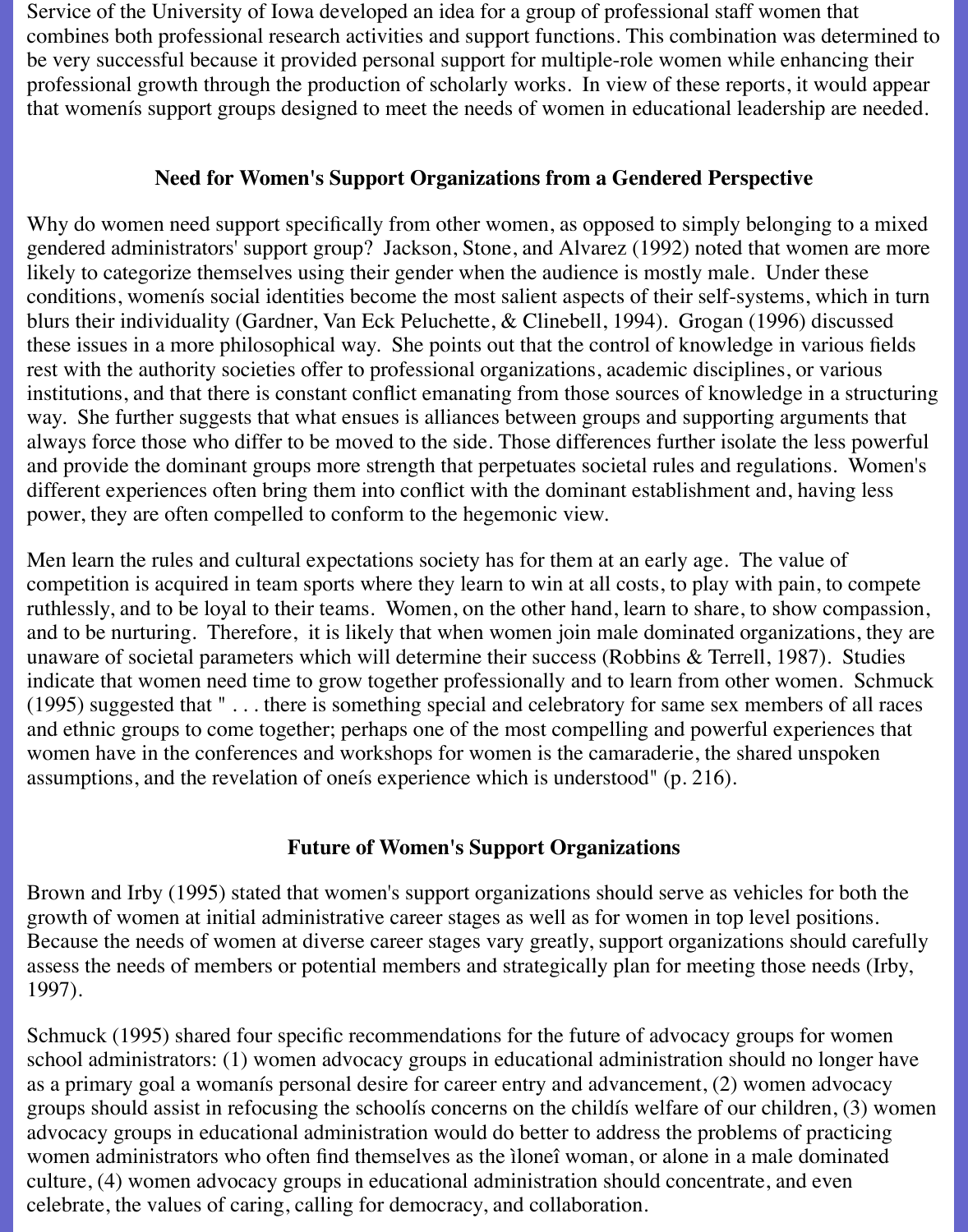# **National Status of Support Groups for Women**

The purpose of our study was to: (1) determine which American Association of School Administrators (AASA) state level organizations have women's affiliates or subsidiary organizations, and (2) to determine from those existing state level AASA organizations what types of supportive activities are provided for their members. In addition, 41 state level womenís advocacy groups, identified by Schmuck (1995), were contacted to determine what types of supportive activities are provided. The research questions for this study were: (1) what support networks and organizations are currently available to women in educational administration as determined from AASA state level organizations and from the Schmuck (1995) listing of womenís support organizations, and (2) what services are provided through these organizations.

# **Methodology**

After the initial research question was developed, the AASA Women's Caucus was contacted to secure a listing of all AASA state level affiliate women's groups. However, once it was determined that this group did not hold such a list, then two questionnaires were developed for this study. The initial questionnaire was distributed to the fifty-one United States AASA state-level executive directors. They were requested to provide information as to whether their respective state organizations had a separate division, chapter or affiliate group that dealt with specific issues affecting women in educational administration. These 51 AASA organizations included 49 states. Hawaii was not listed as having a state organization. Three states were listed with two state-level AASA organizations per state, Connecticut, Pennsylvania, and Virginia. A second in-depth survey was then sent to AASA state level organizations that responded positively. This survey requested the following information regarding each identified separate women's affiliate group:

- Ô number of members
- $\hat{O}$  how long the organization has been in existence  $\hat{O}$  frequency of conferences and workshops
- $\hat{O}$  frequency of conferences and workshops<br> $\hat{O}$  topics included in conferences and works
- $\hat{O}$  topics included in conferences and workshops<br> $\hat{O}$  board members and meetings
- $\hat{O}$  board members and meetings<br> $\hat{O}$  local/regional groups
- O local/regional groups<br>Ô publications
- publications
- $\hat{O}$  job banks
- Ô internet web sites
- Ô other supportive activities provided to the women in the organization.

In addition, the in-depth survey was sent to forty-one other state level professional organizations for female school administrators as indicated in the Schmuck (1995) listing. If responses to the in-depth survey were not received from the AASA organizations or from the other groups listed, phone calls were made requesting the survey information. Telephone attempts were logged with the types of responses received. The answers and information from the in-depth surveys were developed in a file on SPSS for Windows. Open-ended responses were recorded and analyzed qualitatively.

#### **Results**

Fifty-two questionnaires were returned, a 100 % return rate, from the AASA state level executive directors. Of the 52 AASA organizations responding, only nine indicated having any type of womenís affiliate or support group currently in place. Nine in-depth surveys to the contact person designated by the AASA state director were then mailed. Three of these in-depth surveys were returned. Additional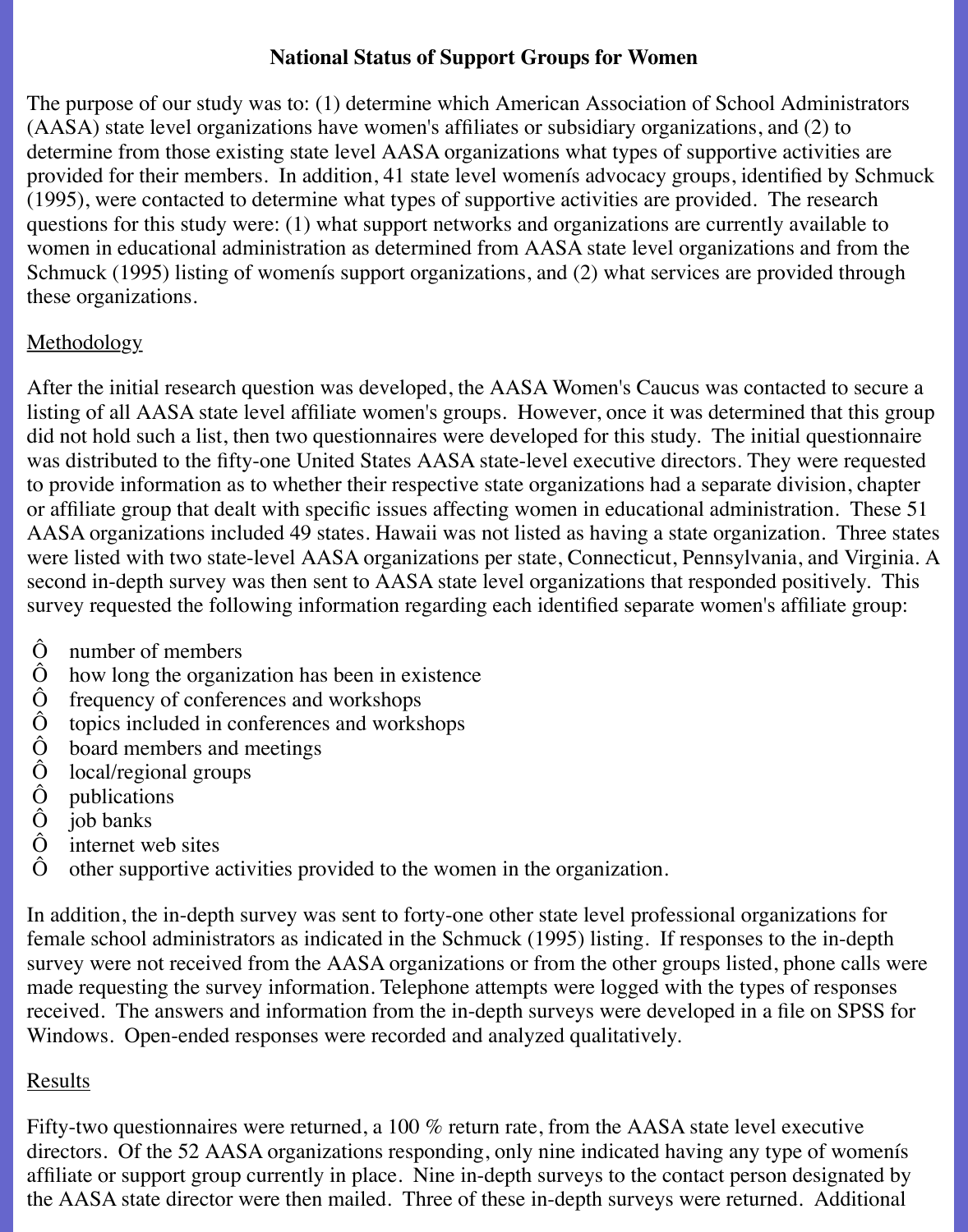phone contacts were made to gather the information. Consequently, all state level womenís affiliate groups were contacted for information. Those states reporting a AASA state level womenís support group were: Idaho, Iowa, Kentucky, Kansas, Mississippi, Oregon, Pennsylvania, Wisconsin, and Texas.

#### **Table 1**

# **Listing of American Association of School Administrators State Level Organizations Reporting Women's Affiliate or Associated Support Groups**

| <b>State</b> | <b>Women's Support Group and Contact</b>                            |
|--------------|---------------------------------------------------------------------|
|              | Northwest Women for Educational Action                              |
| Idaho        | Marilyn Reynolds                                                    |
|              | $2311$ E. Lanark                                                    |
|              | Meridian, ID 83642                                                  |
|              | Women in Educational Leadership                                     |
| <b>llowa</b> | Donna Hennington                                                    |
|              | <b>Keota Community Schools</b>                                      |
|              | Keota, IA 52248                                                     |
| Kansas       | Kansas Association of School Administrators Women's Caucus          |
|              | Patricia Stephens                                                   |
|              | P.O. Box 158                                                        |
|              | Clearwater, KS 67026                                                |
| Kentucky     | Kentucky Institute for Women in School Administration               |
|              | Toni Wilson                                                         |
|              | 1211 Louisville Road                                                |
|              | Frankfort, KY 40601                                                 |
|              | Northwest Women in Educational Administration                       |
|              | Wanda Monthy                                                        |
| Oregon       | Oregon Department of Education                                      |
|              | 255 Capital Street, NE                                              |
|              | Salem, OR 97310-0203                                                |
|              | Mississippi Association for Women in Educational Leadership         |
| Mississippi  | Sara Smith                                                          |
| Pennsylvania | <b>HCC</b> Box 1263<br>Raymond, MS 37154                            |
|              |                                                                     |
|              | Women's Caucus of Pennsylvania Association of School Administrators |
|              | Carol Saylor<br><b>Manheim Central School District</b>              |
|              | 71 N. Hazel Street                                                  |
|              | Manheim, PA 17545-1500                                              |
| Texas        | <b>Texas Council of Women School Executives</b>                     |
|              | Ann Halstead, Executive Secretary                                   |
|              | 406 East 11th Street                                                |
|              | Austin, TX 78701-2617                                               |
|              | Wisconsin Women Superintendent's Group                              |
|              | Rosa Smith                                                          |
|              | <b>Beloit School District</b>                                       |
| Wisconsin    |                                                                     |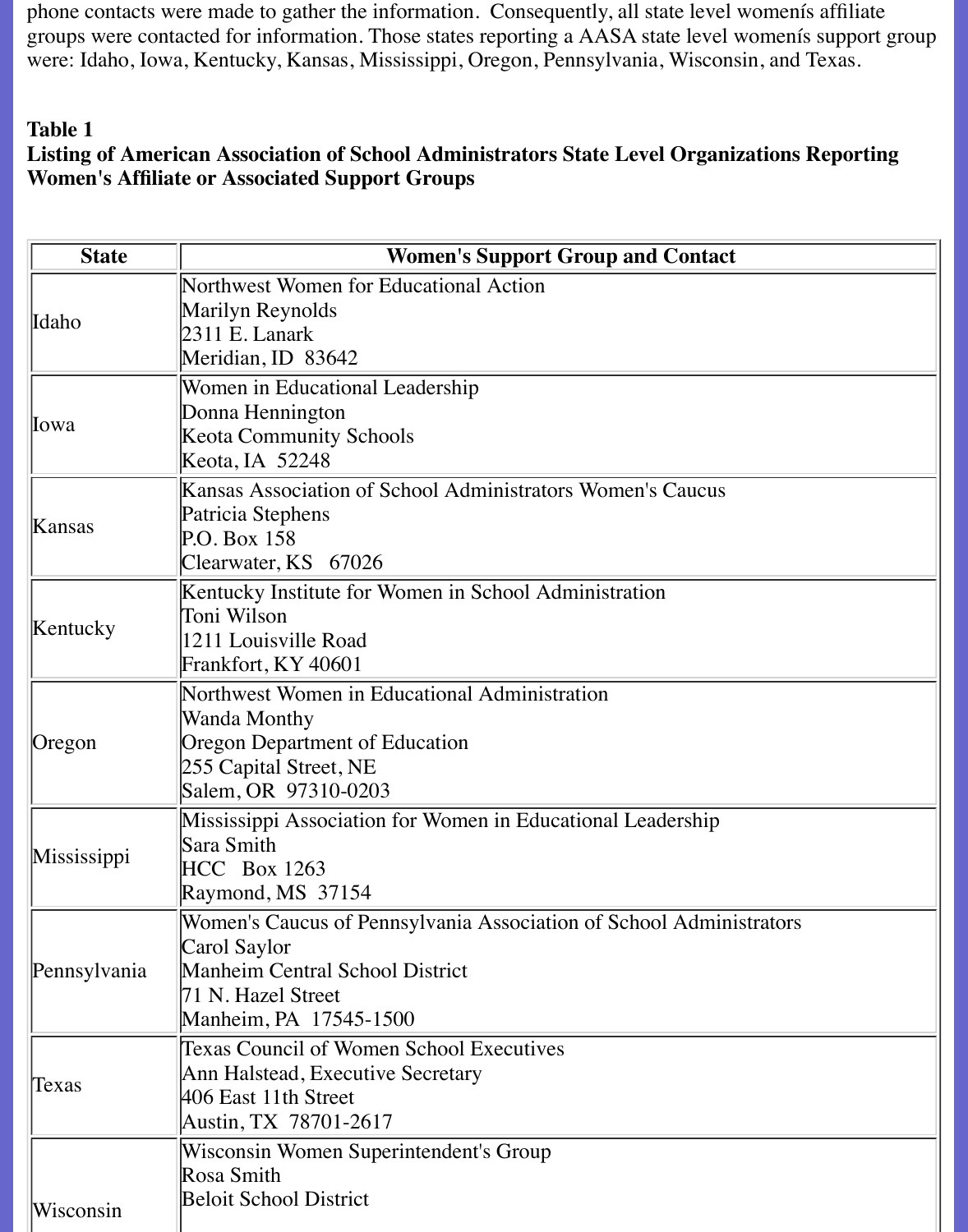1633 Keeler Beloit, WI 53511

Of the 41 other listings from Schmuck (1995), seven in-depth surveys were returned. Three of those are cross-referenced with the AASA contacts. Telephone contacts were attempted with all 34 remaining organizations. Of these 34 organizations, five telephone numbers were inoperable and seven of the listed contact persons had moved with no forwarding address or telephone number. Eight contacts supplied fax numbers, and in-depth surveys were faxed immediately. Two of those organizations' surveys were returned by fax. One was determined to no longer be in existence; one was determined as a support group, but not a formal organization, while the remaining 12 did not return phone messages. One support group was determined to be an umbrella organization for seven state level organizations. The treasurer and president of that organization were contacted and responded via telephone to the in-depth survey.

Of the total number of potential in-depth survey respondents, only 15 surveys were completed, with one being from the umbrella organization. Those organizations responding from the Schmuck (1995) list were Women In Educational Administration (CA), Network of Women Administrators (CT), Network of Women School Executives (IN), Women in Educational Administration (NE), PASA Women's Caucus (PA -- Cross-referenced with AASA response), Iowa Women in Educational Leadership (IA -- Crossreferenced with AASA response), NY State Association for Women Administrators (NY), Northwest Women in Educational Administration (OR -- Cross-referenced with AASA response) and Utah Women Educational Administration Association (UT). The NorthEast Coalition of Educational Leaders, Inc. (NECAL) represents the following states: Maine, Vermont, New Hampshire, Massachusetts, Rhode Island, New Jersey, and Connecticut. According to NECAL, each of those states has a women administrator's support group.

# **Table 2 Schmuck's (1995) List of Contacted State Level Organizations Reporting Women's Educational Administration Support Groups**

| <b>State</b>         | <b>Women's Support Group and Contact</b>         |
|----------------------|--------------------------------------------------|
|                      | Women in Educational Administration              |
|                      | Barbara Peterson                                 |
|                      | University of La Verne                           |
| California           | Department of Educational Management             |
|                      | 1950 Third Street                                |
|                      | La Verne, $CA$ 91750                             |
|                      | 714-759-7733                                     |
| Connecticut          |                                                  |
| Maine                | Northeast Coalition of Educational Leaders, Inc. |
| <b>Massachusetts</b> | Barbara Jordon                                   |
| New Hampshire        | 244 Fort Hill Road                               |
| New Jersey           | Gorham, ME 04038                                 |
| Rhode Island         | 207-725-4391                                     |
| Vermont              |                                                  |
|                      | Network of Women Administrators                  |
|                      | Martha McCarthy                                  |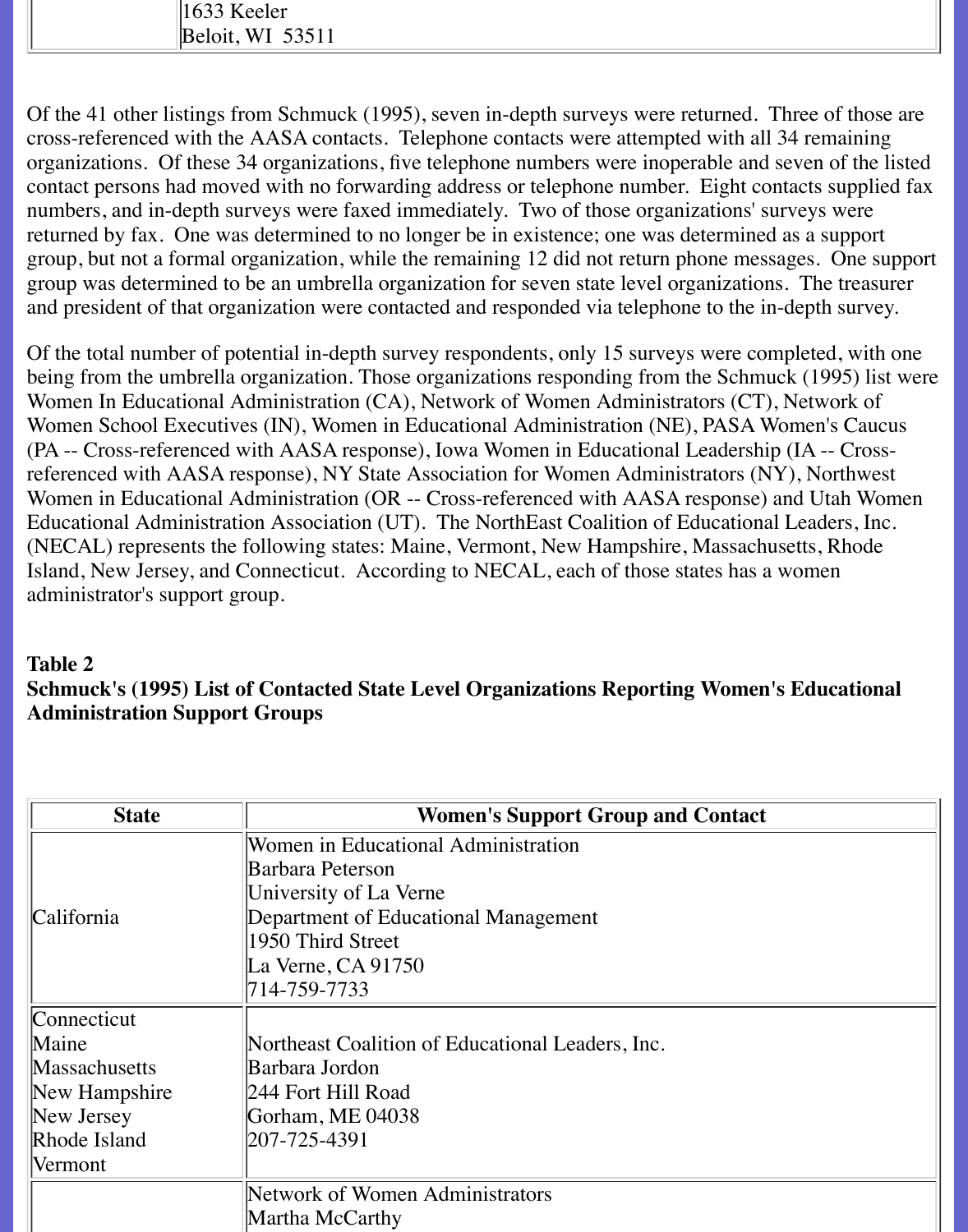|           | Educational Leadership & Policy Studies              |
|-----------|------------------------------------------------------|
| Indiana   | Wendell W. Wright Education Building                 |
|           | 201 N. Rose Avenue, #4228                            |
|           | Bloomington, IN 47405                                |
|           | 812-856-8360                                         |
|           | The Leadership Academy                               |
|           | Judy English                                         |
| Missouri  | 205 Jefferson Street                                 |
|           | P.O. Box 480                                         |
|           | Jefferson City, Missouri 65102                       |
|           | 573-751-1370                                         |
|           | New York State Association of Women Administrators   |
|           | Ann Oí'Brien-Carelli                                 |
| New York  | <b>CASDA-LEAD SUNY</b>                               |
|           | 135 Western Avenue, Husted 211                       |
|           | Albany, NY 12222                                     |
|           | Utah Women in Educational Administration Association |
|           | Mary Peterson                                        |
| Utah      | <b>Utah State Office of Education</b>                |
|           | $250$ East 500 South                                 |
|           | Salt Lake City, UT 84111                             |
|           | Illinois Women's Association                         |
|           | Diane Ashby                                          |
| *Illinois | Illinois State University                            |
|           | Campus Box 5900                                      |
|           | Normal, IL 61790-5900                                |
|           | 309-438-5422                                         |

(\*Data submitted after study was complete, but not included in the discussion.)

Of the 15 state level organizations reporting, the rounded mean for membership is 142. The number of members for individual organizations ranged from 20 to 300. The largest state organizations in terms of membership reported are Missouri and Texas. Length of existence for organizations ranges from "just formed" to a 20 year anniversary for one organization. The rounded mean for years in existence for the reporting organizations is 11.

Two of the organizations do not hold conferences, while four of the organizations meet semi-annually and the remaining nine meet annually. Out of the 15, three do not conduct specific workshops for members. Other workshop numbers range from 1 to 10 per year. Topics in the conferences and workshops include a wide range of information: self-renewal, preparing for promotion, dealing with conflict and stress, mentoring, networking, changing demands for leaders, leadership styles, student assessment, career paths of female superintendents, sexual harassment, issues in administration, communication skills, teaching and learning, moral leadership, Workforce 2000, women school executives, and interviewing skills and techniques.

The 15 organizations also reported the number of executive board meetings held annually. The number of meetings ranged from none to 12 meetings a year, with a rounded mean of 4. Twelve groups reported having no men on their executive board. One group reported having two men and another three groups reported having one man on their board. The number of women on the executive boards ranged from none to 35 women, with a rounded mean of 11. Information was gathered concerning local and regional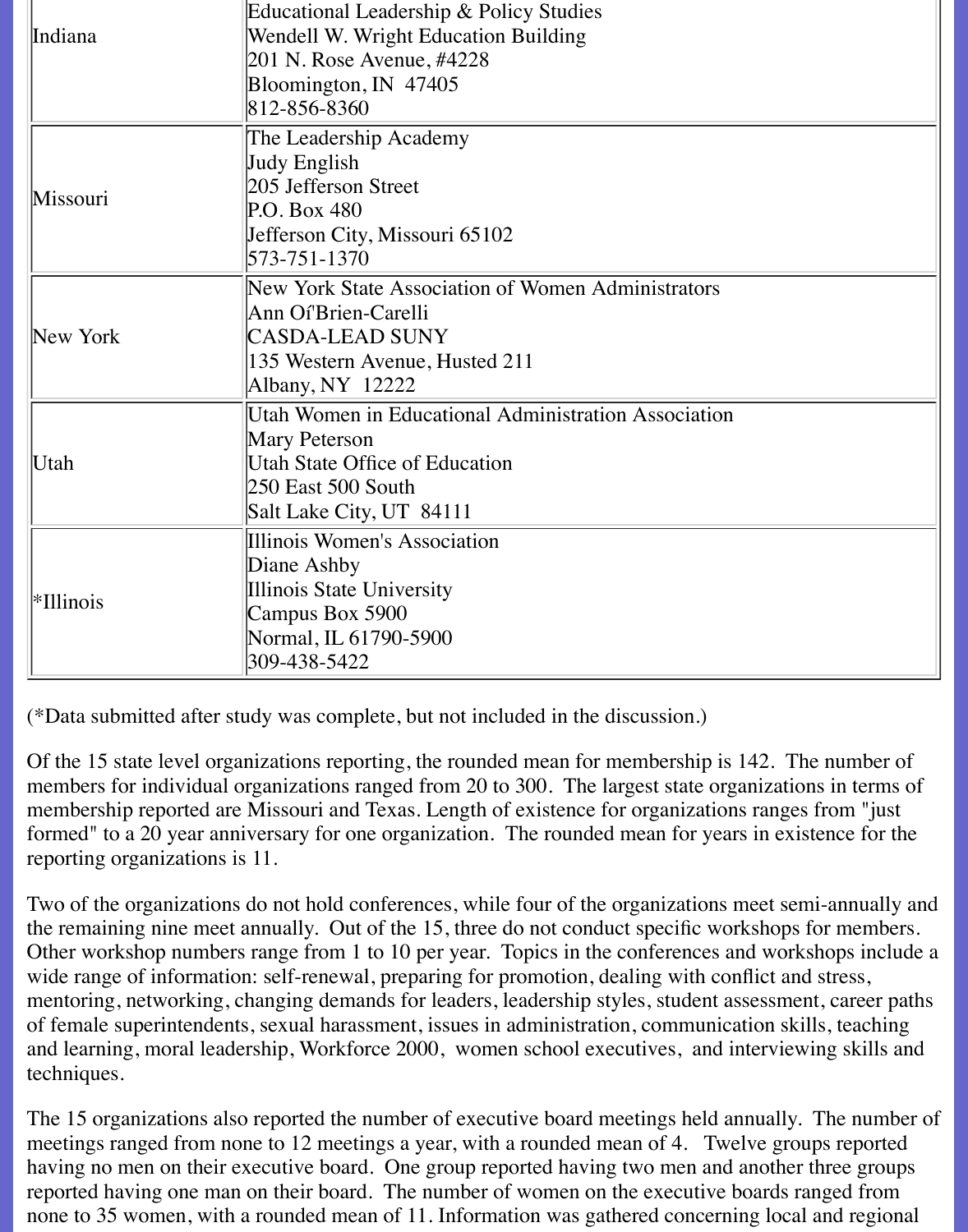affiliate groups. Seven of the 15 have some form of regional affiliated groups. Eight reported having no regional affiliations.

Organizations were asked to report on the types and frequency of publications. Publications included newsletters, journals and books. Four reported no newsletter publication. Five publish a newsletter semiannually. Two publish a newsletter three times a year, while two publish quarterly. One organization publishes 10 monthly newsletters, and one publishes 12. No organization reported publication of a journal; however, three reported sharing information in the state level AASA organization. One of the 15 reported the publication of a book.

Organizations were asked to report on other information sources for their members, including job banks and Internet web sites. Job banks were offered by four, while 11 offered none. Internet web sites were reported by four, with 11 reporting no sites at this time. At least three organizations were contemplating a website.

The survey concluded by asking what other supportive activities are provided to the women in the organization. Responses included: resume preparation, mock interviews, networking directory, access to national organizations, sponsoring activities at state level education meetings, mentoring and placement assistance. Two state organizations reported offering scholarships.

One of the surveys included information from the NorthEast Coalition of Educational Leaders, Inc. This information revealed that the NECEL covers seven states with a conference biannually. State workshops for NECEL are held annually. A newsletter is published monthly with a journal, Voices, published semiannually. Services to members include a job bank with other support services being mock interviews and resume review service. The NECEL is currently producing a web site.

One of the executive directors from one state that did not report a separate womenís support group wrote a follow-up letter and stated that his AASA organization believed in full inclusion as demonstrated by the number of women administrators holding leadership positions in the association. However, this state organization does sponsor a Women's Caucus Breakfast at their annual convention.

#### **Conclusions**

The researchers requested information from organizations that advocate for women administrators and executives. Researchers contacted over 100 reported organizations. After repeated attempts by mail, phone and fax, only 15 replied to the in-depth questionnaire. Therefore, the results of this study can only be suggestive rather than definitive. Sharing of information by these groups would be extremely beneficial to others interested in such groups. We can suggest that support organizations and groups for women administrators need to continue to grow and flourish. Although limited in scope, the research indicates that organizations for women administrators are attempting to serve women executives.

The researchers make five recommendations for increasing support to women administrators. The first recommendation would be for the AASA to publish and provide an updated directory of womenís administrative support organizations. This directory could be printed in an AASA publication or accessed through the Internet. Also, a recommendation is made to encourage womenís administrative support organizations to form coalitions and collaborate with other state agencies and organizations. The third recommendation is for womenís support organizations to publicize information about membership, meetings and networking opportunities. The next recommendation is for these organizations to become actively involved in promoting activities that would allow women administrators networking opportunities and career advancement. The final recommendation called for continued research in regard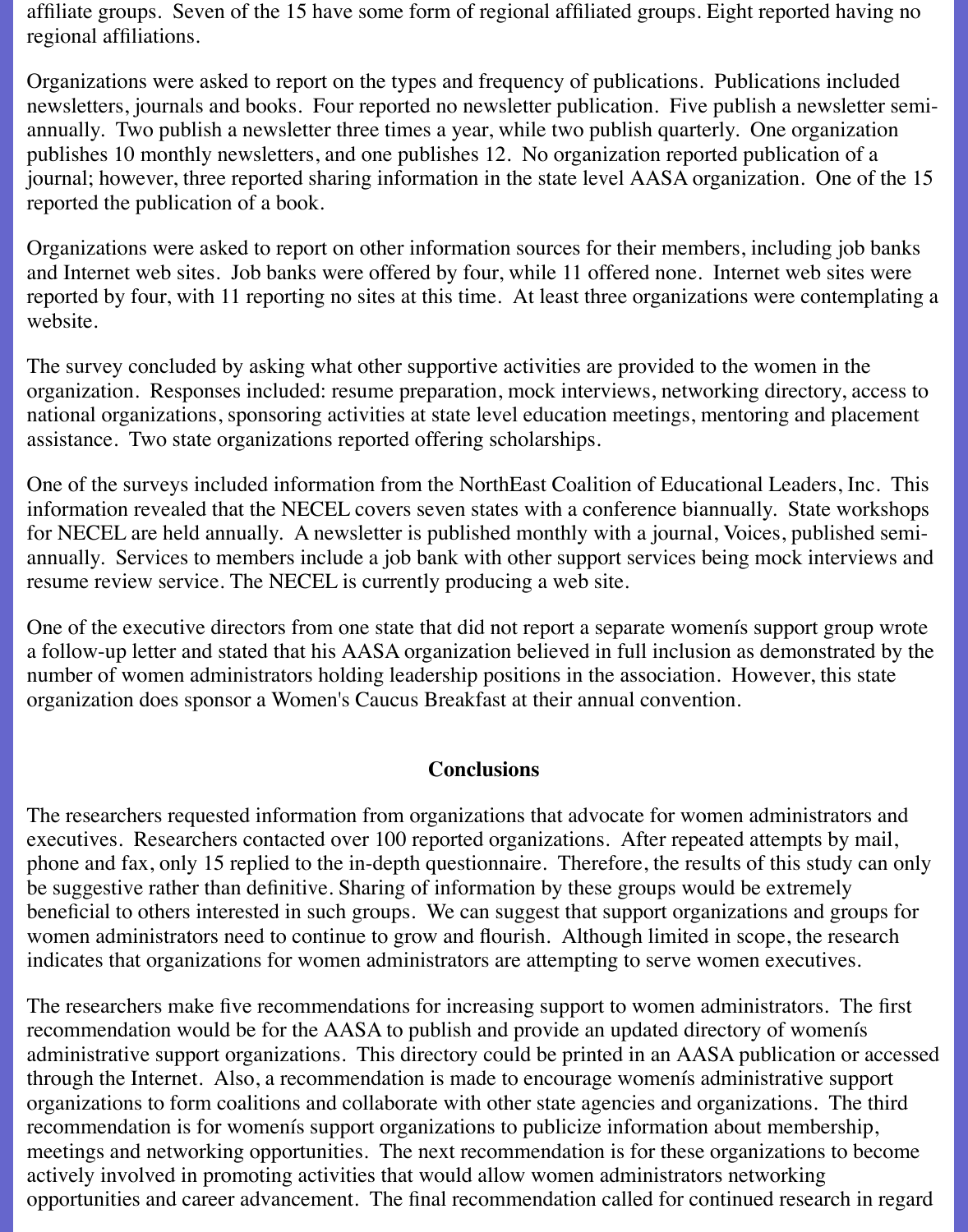to support groups and activities for women administrators. In particular, research on whether or not these groups are meeting the needs of their women members should be conducted. Additionally, the researchers suggest that investigations are needed regarding the phenomenon of full inclusion of women into male-dominated organizations without specifically structured womenís support groups. Based on our research study, this phenomenon appears to be the rule rather than the exception. A final question for further thought is that if general research findings are antithetical to the practice of inclusion without structured support for women, how well are the women in such organizations fairing in comparison to their male counterparts in terms of stress management, job satisfaction, skill development, mentoring, networking, and career advancement.

# References

Ashforth, B.E. & Mael, F. (1989). Social identity theory and the organization. Academy of Management Review, 14, 20-39.

Brown, G., & Irby, B. (1995, Summer). Perceptions of women aspiring to administrative positions. The Delta Kappa Gamma Bulletin, 61 (4), 33-38.

Brown, G., & Merchant, J. (1993). Women in leadership: A support system for success. In Genevieve Brown & Beverly Irby, (Eds.), Women as school executives: A powerful paradigm (87-92). Huntsville, TX: Texas Council of Women School Executives, Sam Houston Press.

Clance, P. & Imes, S. (1978). The impostor phenomenon in high achieving women: Dynamics and therapeutic intervention. Psychotherapy: Theory, Research, and Practice, 15, 241-247.

Cox, T. J. (1993). Culture diversity in organizations: Theory, research and practice. San Francisco, CA: Berrett-Koehler.

Gardner III, W. L, Van Eck Peluchette, J., & Clinebell, S. (1994). Valuing women in management-an impression management perspective of gender diversity. Management Communication Quarterly, 8 (2), 115-164.

Gilligan, C. (1977). In a different voice: Women's conception of self and morality. Harvard Educational Review, 47, 481-517.

Gilligan C. (1982). In a different voice: Psychological theory and women's development. Cambridge, MA: Harvard.

Hancock E.(1981). Women's development in adult life. Dissertation Abstracts International, 42, 2504B (University Microfilms No. 812585).

Irby, B.J. (Spring, 1997). Texas council of women school executives: A leader in women's support organizations. TCWSE News, Austin, TX: Texas Council of Women School Executives.

Jackson, S.E., Stone, V.K. & Alvarez, E. B. (1992). Socialization amidst diversity: The impact of demographics on work team oldtimers and newcomers. In L.L. Cummings & B.M. Staw (Eds.), Research in organizational behavior, 15, 45-109.

Levine, S. (1987, November). Peer support for women in middle management. Educational Leadership, 74-75.